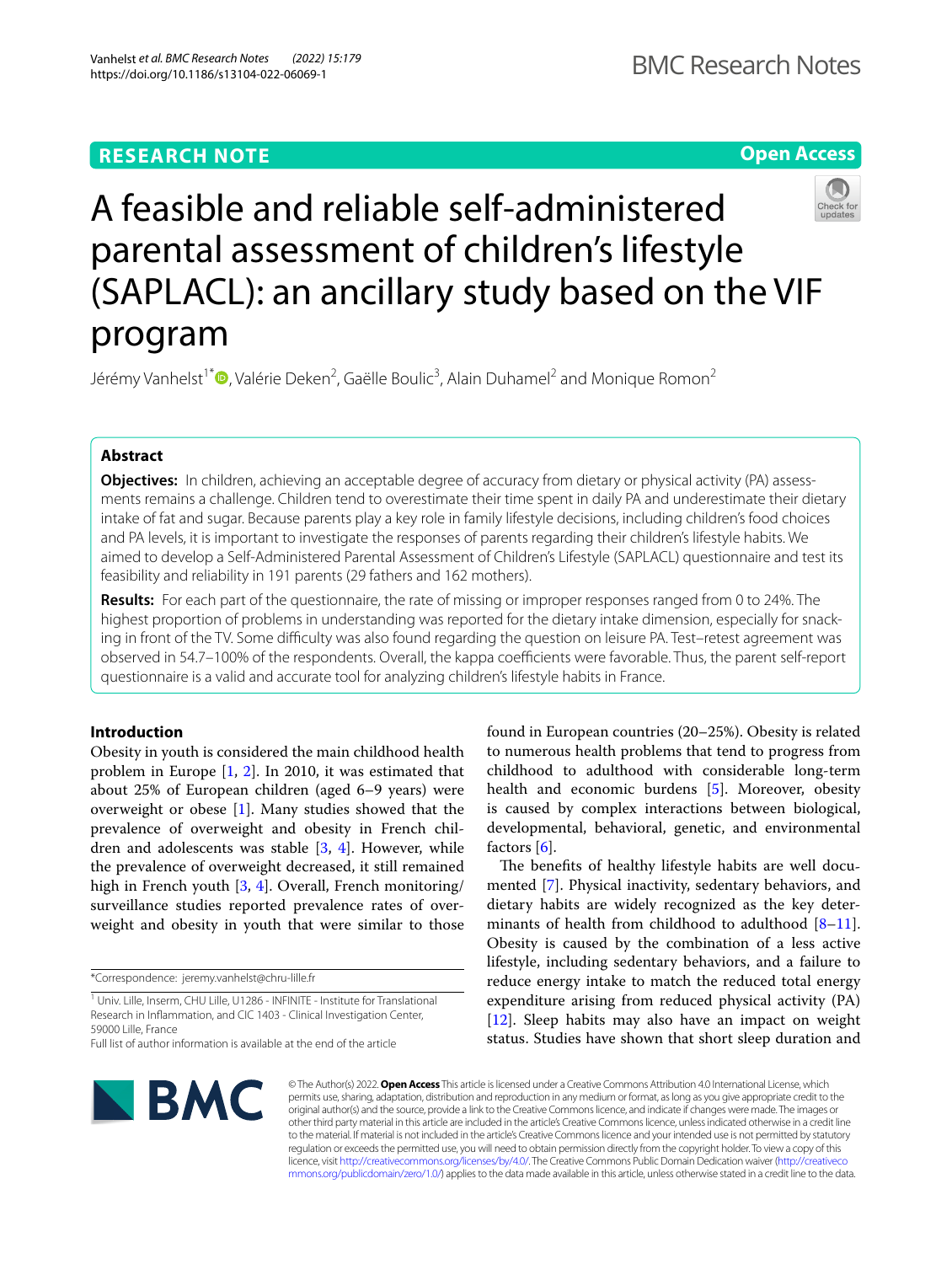poor sleep quality are considered potentially modifable lifestyle risk factors that may contribute to the development of obesity. Considering the numerous health consequences of the physical, social, and mental parameters in childhood obesity, there is a need to plan intervention and promotion programs around unhealthy lifestyle habits to reduce the prevalence of childhood obesity. Evaluation of these programs will enable an accurate assessment of these lifestyle habits. In children, achieving an acceptable degree of accuracy from dietary or PA assessments remains a challenge [\[13](#page-5-2), [14\]](#page-5-3). Children tend to overestimate their time spent in daily PA and underestimate their dietary intake of fat and sugar [[14](#page-5-3), [15\]](#page-5-4). Because parents play a key role in family lifestyle decisions, including children's food choices and PA levels, it is important to investigate the responses of parents regarding their children's lifestyle habits [\[16](#page-5-5)[–18\]](#page-5-6).

Thus, this study aimed to develop a Self-Administered Parental Assessment of Children's Lifestyle (SAPLACL) questionnaire and test its feasibility and reliability.

# **Main text**

# **Methods**

# *Study design and participants*

This ancillary study used data from the *Vivons en Forme* (VIF; "live healthy") program  $[19]$  $[19]$ . The VIF program is a community-based prevention program aimed at promoting healthier lifestyles among children and their families, and it involves the municipal services in charge of children's education and care [[20\]](#page-5-8).

An informative letter was provided to parents explaining the objectives of the study and guaranteeing that the data would remain strictly anonymous and confdential. The reliability study was conducted over a 2-week period, requiring two participant contacts. During the frst visit, the selected version of the questionnaire was completed, and demographic data were obtained. The participants completed the same selected version of the questionnaire up to 2 weeks later. Both questionnaires were completed by 65 parents (i.e., 130 questionnaires).

This study did not involve any intervention and was conducted on a volunteer basis. Data were retrospectively collected by the study organizational structure [[19\]](#page-5-7). In this context, written informed consent was not required according to the French human research regulations [[19\]](#page-5-7). All answers provided by the participants were anonymized and confdential.

### *Questionnaire*

The questionnaire was prepared by a group of highly skilled professionals with experience in public health studies in the feld of nutrition. A pretest was conducted to evaluate the clarity, comprehensiveness, and acceptability of each question, as well as questionnaire length and the quality and response rate for each question in an independent sample of 191 parents (father or mother). Questions were deleted or modifed if they were completed by less than 80% of the participants. After each step, appropriate changes were made to produce the fnal questionnaire.

The final questionnaire consisted of 22 questions divided into the following three parts: part one—dietary habits of their children; part two—lifestyle habits of their children; and part three—PA and dietary habits of their children. An introductory part of this questionnaire included questions to elicit the demographic and social information, including date of completion, gender of the participant and their child, name of the school attended by and class level of their child, and city of residence.

The dietary habits of their children (part one, 11 questions) were assessed using dietary history (closed-ended questions). This part of the questionnaire contained questions about drinking habits and consumption of fruit, vegetables, dairy products, sweets, salted snack foods, and diferent types of beverages. Questions about the lifestyle habits of their children (part two, fve questions) were divided into the following sections: (*i*) sleep habits, (*ii*) duration and mode of commuting to school, and (*iii*) sedentary behaviors. The answers were a simple choice according to several defned answers. Questions about their PA and dietary habits (part three, six questions) were divided into the following three sections: (*i*) sports practice, (*ii*) dietary intake during sedentary behaviors, and (*iii*) time and importance of PA and food preparation. A Likert scale and closed-ended questions were used for this part of the questionnaire.

At the end of this questionnaire was a section asking for information to build a profle of the parents. Information on the educational level of the mother and father was requested and then classifed into one of three categories using a specifc questionnaire adapted from the International Standard Classifcation of Education (ISCED, 2011). Educational level was scored as follows: 1, primary and lower education (levels 0, 1, and 2 in the ISCED classifcation); 2, higher secondary education (levels 3 and 4 in the ISCED classifcation); and 3, tertiary education  $(levels 5 to 8 in the ISCED classification).$  Then, the marital situation of the participant and the number of children in the household were also assessed.

# **Statistical analysis**

Categorical variables were expressed as percentages. The test-retest reliability was evaluated using the intraclass correlation coefficient for quantitative items, simple Cohen's kappa coefficient for nominal variables, and weighted Cohen's kappa coefficient for ordinal variables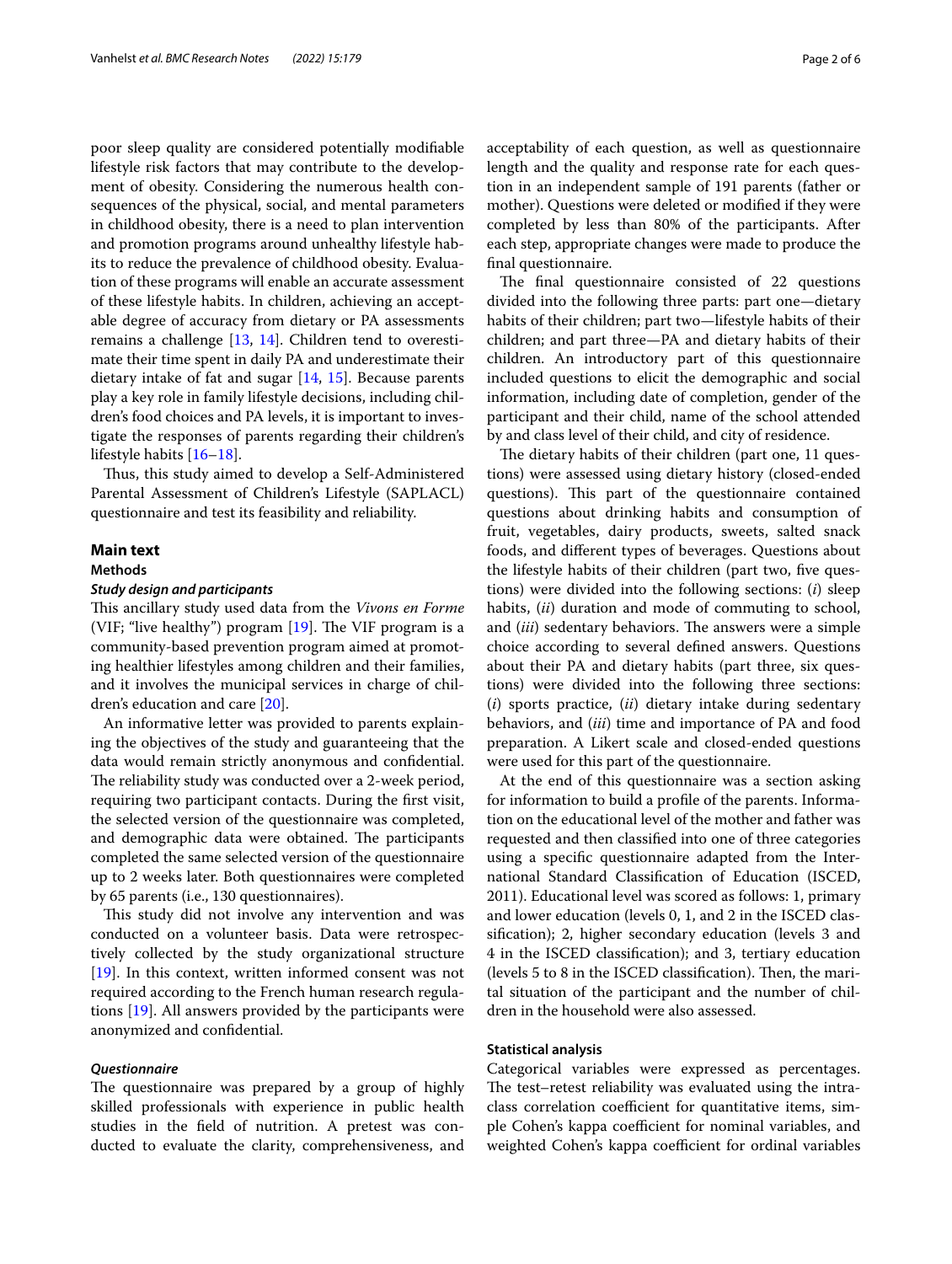<span id="page-2-0"></span>**Table 1** Sample demographic characteristics

|                                            | n  | $\%$ |
|--------------------------------------------|----|------|
| City                                       |    |      |
| Total                                      | 65 | 100  |
| Roncg (Nord)                               | 33 | 51   |
| Saint-Martin-de-Crau (Bouches du<br>Rhône) | 11 | 17   |
| Vieux-Condé (Nord)                         | 21 | 32   |
| Gender of respondents                      |    |      |
| Father                                     | 10 | 15   |
| Mother                                     | 55 | 85   |
|                                            |    |      |

for categorical items. The values of intraclass correlation coefficient and kappa values are as follows: poor agreement of values,<0.45; average-to-good agreement of values, 0.45–0.75; and excellent agreement of values,>0.75 [[21\]](#page-5-9). Statistical testing was performed at the two-tailed α-level of 0.05. Data were analyzed using SAS software version 9.4 (SAS Institute, Cary, NC, USA).

# **Results**

Sample characteristics of participants for assessing the reliability of the SAPLACL questionnaire are shown in Table [1](#page-2-0). In total, 65 participants (10 fathers and 55 mothers) from three cities were included in this study.

#### *Feasibility of the SAPLACL*

From 216 eligible parents, 191 completed questionnaires were obtained, providing an overall participation rate of 88.4%. Mean response rates according to each part of the questionnaire (dietary, lifestyle, and PA habits) are described in Table [2](#page-2-1). Missing or inappropriate responses for diferent parts of the questionnaire ranged from 0 to 24% (Table [2\)](#page-2-1). Due to a poor response rate, some questions about the composition of snack foods consumed and the physical leisure activities pursued were reworded to improve the understanding.

#### *Reliability of the SAPLACL*

Test–retest reliability data for the questionnaire are presented in Table [3](#page-3-0). Test–retest agreement was observed in 54.7–100% of the respondents. This agreement was generally confirmed using the kappa coefficients (Table  $3$ ), which were the following: 0.53–1.00 for dietary habits, 0.84–0.93 for lifestyle habits, and 0.66–0.87 for PA habits. <span id="page-2-1"></span>**Table 2** Mean rate response according to each part of the questionnaire

|                                        | Rate response (%) |
|----------------------------------------|-------------------|
| Part 1: Dietary habits                 |                   |
| Take Breakfast during school day       | 87.7              |
| Take Breakfast during school free day  | 87.7              |
| What                                   | 98.5              |
| Morning snacking                       | 98.5              |
| Lunch school                           | 100               |
| Afternoon snacking                     | 98.5              |
| Snacking front of the TV               | 95.4              |
| Foods intake                           | 87.7 to 98.5      |
| Drink intake                           | 76.9 to 95.4      |
| Part 2: Lifestyle habits               |                   |
| Sleep Week                             | 87.7              |
| Sleep Weekend                          | 86.1              |
| Mode of commuting to school            | 89.2              |
| Screen                                 | 92.3 to 96.9      |
| Part 3: Physical activity habits       |                   |
| Physical Activity in Sport Club        | 76.9 to 90.8      |
| Leisure Physical Activity              | 93.8              |
| Awareness Physical Activity perception | 90.8 to 95.0      |

# **Discussion**

This study aimed to develop a parent self-report questionnaire for exploring lifestyle habits in children and test its feasibility and reliability. The present study findings indicated that the parent self-report questionnaire can be considered acceptable and reliable in the assessment of children's lifestyle habits.

Evaluating lifestyle habits in children is a complex challenge [\[22](#page-5-10)]. Many objective assessment techniques exist, but they tend to be difficult to set up for large cohort studies. Therefore, in some cases, questionnaires can be used because they are low cost, easily and rapidly administered, and enable large numbers of people to be tested simultaneously  $[22, 23]$  $[22, 23]$  $[22, 23]$ . Because the family is fundamental to assessing children's habits, we decided to develop a parent self-report tool to assess children's lifestyle habits, including dietary and lifestyle habits (PA, sedentary behaviors, and sleep). The major problem with questionnaires is that they are self-reported and subjective, which makes them susceptible to errors from aspects such as social desirability, lack of awareness, and perceptual bias. This can lead to over- or underreporting, particularly in youth [[14](#page-5-3)]. Furthermore, parents do not always accurately report children's habits [[24,](#page-5-12) [25](#page-5-13)]. Our feasibility study showed that the parent self-report questionnaire was generally easy to complete. Dietary intake was the dimension where parents had more difficulty than other dimensions in understanding the question and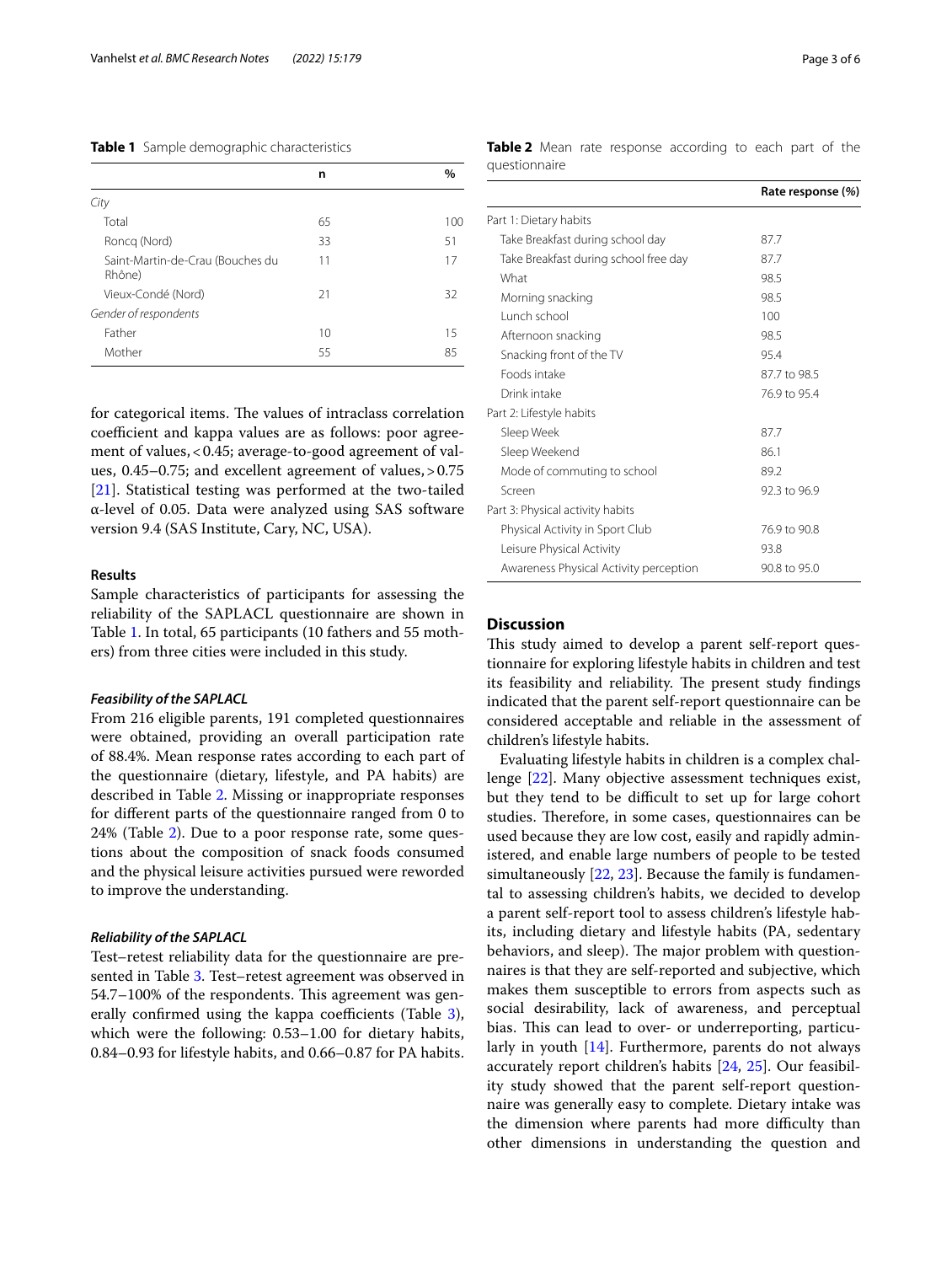# **Number of items Agreement (%) Reliability index**<sup>a</sup> Part 1: Dietary habits Take Breakfast during school day 1 100 0.81 (0.57–1.00) Take Breakfast during school free day 1 100 1.00 (1.00–1.00) What 8 67.2 to 90.60 0.65 (0.27–0.81) 9 67.2 to 90.60 67.2 to 90.60 0.65 (0.27–0.81) Take Morning snacking 1 87.5 0.85 (0.75–0.95) Lunch school 1 96.9 0.96 (0.91–1.00) Afternoon snacking 1 1 95.3 0.55 (0.09–1.00) Snacking front of the TV 1 0.86 (0.66–1.00) 1 96.8 0.86 (0.66–1.00) Foods intake 9 54.7 to 81.2 0.53 (0.27–0.60) Drink intake 6 56.1 to 95.2 0.63 (0.33—0.76) Part 2: Lifestyle habits Sleep week  $1$  and the set of the set of the set of the  $\sim 1$  NA  $0.84\left(0.75-0.90\right)^5$ Sleep weekend 1 NA 0.84 (0.75–0.90)b Mode of commuting to school 1 and 1 96.5 0.90 (0.76–1.00) 96.5 0.900 (0.76–1.00) Screen 5 91.7 to 100 0.93 (0.82–1.00) 5 91.7 to 100 0.93 (0.82–1.00) Part 3: Physical activity habits Physical Activity in Sport Club 1 94.9 0.87 (0.72–1) Leisure Physical Activity 1 90.2 0.80 (0.65–0.95) Awareness Physical Activity perception 1 NA 0.66 (0.50–0.78)

# <span id="page-3-0"></span>**Table 3** Test–retest reliability of the questionnaire (retest after 2 weeks)

NA: not applicable,

<sup>a</sup> Reliability index indicates the Kappa value (95%Confidence interval (CI)) or the median (range) of Kappa individual items values in case of multiple items per

dimension unless otherwise as indicated

<sup>b</sup> Intraclass correlation coefficient (95%CI)

providing a correct answer. Moreover, it was not surprising to have some problems of comprehension regarding the dietary intake topic. Indeed, some previous studies also reported difficulties faced by parents in accurately reporting the dietary habits of their children [[24](#page-5-12), [26](#page-5-14)]. An accurate assessment of dietary habits by parents is crucial to investigating the relationship between dietary intake and childhood obesity, which is a major public health concern. Therefore, some questions about snacking in front of the TV and the type of snacks consumed were reworded to improve the parents' understanding. Regarding lifestyle habits, particularly those concerning sedentary behaviors, two items were added to the parent self-report questionnaire after the frst stage of its construction—smartphone and digital tablet were added to the question on the time spent in front of a TV screen. Indeed, as demonstrated in two previous studies, the exposure and use of mobile media devices by children have dramatically increased [\[27,](#page-5-15) [28\]](#page-5-16). No other changes were made to the rest of the questionnaire. Findings regarding the small proportion of missing and inappropriate responses confrmed the feasibility of our parent self-report questionnaire to assess the PA, sedentary behaviors, and dietary intake of the children. Moreover, it is possible to easily assess children's lifestyle behaviors in a large French cohort using this questionnaire, thus making the present study fndings interesting.

Reliability is a key indicator of the quality of the assessment tool. This is especially important for self-report questionnaires because most epidemiological studies on lifestyle habits require the use of a questionnaire instrument to simultaneously assess a large number of participants. Therefore, reliability is an important issue in the choice of questionnaire instruments. The questionnaire used in the present study showed fair-to-excellent levels of test–retest reliability according to the established standards for reliability coefficients  $[29]$  $[29]$  $[29]$ . This good overall reliability allowed us to use the parent self-report questionnaire to assess children's lifestyle habits in a large cohort during the same period. Our fndings are in agreement with those of previous studies assessing children's lifestyle behaviors (PA, sedentary behaviors, and dietary intake) using a self-administered questionnaire [[30–](#page-5-18)[32\]](#page-5-19). Moreover, a meta-analysis reported a moderateto-strong criterion validity of sleep time questionnaires [[33\]](#page-5-20). However, the reliability assessment of the questionnaires showed strong validation performance. The high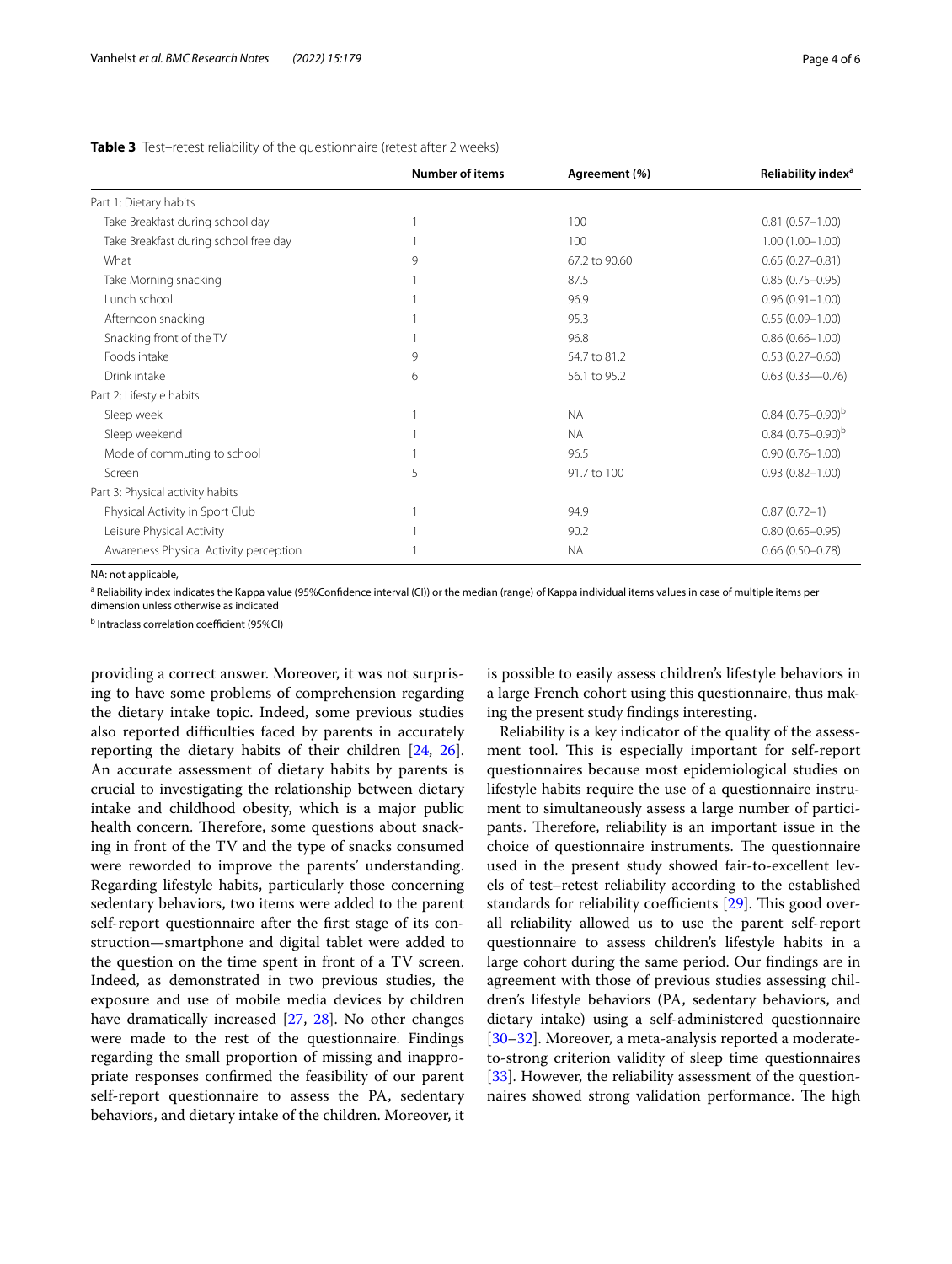reliability index found in the present study regarding the sleep time during weekdays and weekends confrms these fndings reported by Nascimento-Ferreira et al. [\[33](#page-5-20)]. Therefore, the SAPLACL represents a good alternative to objective methods, most constraining, such as accelerometry, for assessing sleep habits.

Overall, the questionnaire used in the present study is an acceptable and reliable tool that allows the assessment of children's lifestyle habits from the parents' perspectives. These initial findings are promising and suggest that this instrument is suitable for use in identifying and prioritizing areas that require the implementation of health promotion programs aimed at improving the health of children.

# **Limitations**

The main limitation was the sample included in our ancillary study. The included samples were not necessarily representative of the French population as a whole. Indeed, the study did not use a randomized sample design. Regulatory and ethical constraints present a second major study limitation. It was not possible to record several additional clinical data on parents, such as body weight or body mass index, even though these parameters could have infuenced the answers that they provided about their children's lifestyle. Social desirability and social approval might have also biased our fndings [[34\]](#page-5-21). Both test and retest questions might also have been consistently answered based on an incorrect self-perception. Lastly, the study design did not include several characteristics of the study sample, such as age, sex, and weight status, which could impact our findings. The main strength of this study is the development of a short parent self-report questionnaire to assess children's lifestyles. However, the present study fndings should be treated with caution because of the lack of an external evaluation.

#### **Abbreviation**

PA: Physical activity.

#### **Acknowledgements**

The authors thank all participating youths and cities for their collaboration in the study.

#### **Author contributions**

Each author of this article contributed signifcantly to the study. MR and GB designed the research; GB and MR conducted the research; JV and VD analysed the data; VD and AD performed the statistical analysis; JV wrote the paper; MR had primary responsibility for the fnal content. All authors read and approved the fnal manuscript.

#### **Funding**

This study is made possible by contributions of participating cities to the VIF programme, and by private fnancial supports established within a rigorous ethical framework of the "Ferrero, Assurance prevention, Fondation Nestlé

France and Fondation Roquette". The content of this paper refects only the authors' views, and "Ferrero, Assurance prevention, le Groupe Bel, La Fondation d'entreprise Bel and Fondation Roquette" are not liable for any use that may be made of the information contained therein.

#### **Availability of data and materials**

The datasets used and/or analyzed during the current study are available from the corresponding author on reasonable request.

#### **Declarations**

# **Ethics approval and consent to participate**

This study did not involve any intervention, and was conducted on a volunteer basis. Data were retrospectively collected by the study organizational structure. In this context, written informed consent was not required according to French human research regulations. All answers provided by parents were anonymous and confdential.

#### **Consent for publications**

All patients received an informative letter explaining the objectives of the study and a guarantee that the data would remain strictly anonymous and confdential.

# **Competing interests**

The authors do not have any competing interests.

#### **Author details**

<sup>1</sup> Univ. Lille, Inserm, CHU Lille, U1286 - INFINITE - Institute for Translational Research in Infammation, and CIC 1403 - Clinical Investigation Center, 59000 Lille, France. <sup>2</sup>CHU Lille, ULR 2694 - METRICS: Evaluation des technologies de santé et des pratiques médicales, Univ. Lille, 59000 Lille, France. 3 <sup>3</sup> Association FLVS, 59350 Saint-André, France.

#### Received: 15 February 2022 Accepted: 5 May 2022 Published online: 15 May 2022

#### **References**

- <span id="page-4-0"></span>1. Wijnhoven TM, van Raaij JM, Spinelli A, Rito AI, Hovengen R, Kunesova M, Starc G, Rutter H, Sjöberg A, Petrauskiene A, et al. WHO European childhood obesity surveillance initiative 2008: weight, height and body mass index in 6-9-year-old children. Pediatr Obes. 2013;8(2):79–97.
- <span id="page-4-1"></span>2. Garrido-Miguel M, Cavero-Redondo I, Álvarez-Bueno C, Rodríguez-Artalejo F, Moreno LA, Ruiz JR, Ahrens W, Martínez-Vizcaíno V. Prevalence and trends of overweight and obesity in European children from 1999 to 2016: a systematic review and meta-analysis. JAMA Pediatr. 2019;173(10):e192430.
- <span id="page-4-2"></span>3. Vanhelst J, Baudelet JB, Thivel D, Ovigneur H, Deschamps T. Trends in the prevalence of overweight, obesity and underweight in French children, aged 4–12 years, from 2013 to 2017. Public Health Nutr. 2020;23(14):2478–84.
- <span id="page-4-3"></span>4. Olds T, Maher C, Zumin S, Péneau S, Lioret S, Castetbon K, de Wilde J, Hohepa M, Maddison R, et al. Evidence that the prevalence of childhood overweight is plateauing: data from nine countries. Int J Pediatr Obes. 2011;6(5–6):342–60.
- <span id="page-4-4"></span>5. Safaei M, Sundararajan EA, Driss M, Boulila W, Shapi'i A. A systematic literature review on obesity: understanding the causes & consequences of obesity and reviewing various machine learning approaches used to predict obesity. Comput Biol Med. 2021;136: 104754.
- <span id="page-4-5"></span>6. Qasim A, Turcotte M, de Souza RJ, Samaan MC, Champredon D, Dushof J, Speakman JR, Meyre D. On the origin of obesity: identifying the biological, environmental and cultural drivers of genetic risk among human populations. Obes Rev. 2018;19(2):121–49.
- <span id="page-4-6"></span>7. Pedersen BK, Saltin B. Exercise as medicine-evidence for prescribing exercise as therapy in 26 diferent chronic diseases. Scand J Med Sci Sports. 2015;25(Suppl 3):1–72.
- <span id="page-4-7"></span>8. Janssen I, Leblanc AG. Systematic review of the health benefts of physical activity and ftness in school-aged children and youth. Int J Behav Nutr Phys Act. 2010;7:40.